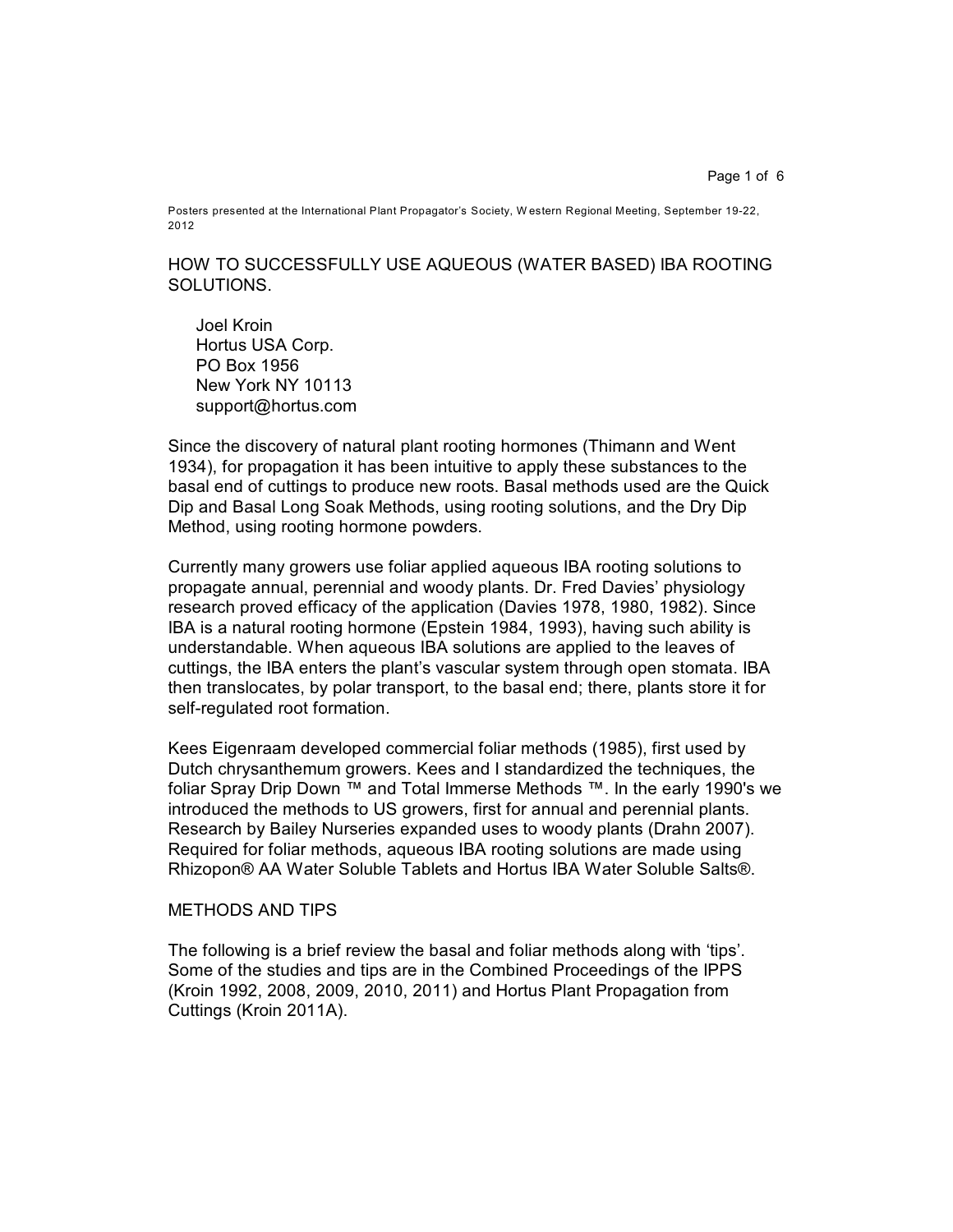### BASAL METHODS

- Basal Quick Dip Method: Hydrate cuttings. Using rooting solutions, dip the basal end of the cuttings about 3/4 inch into the solution for a few seconds. Stick in media. Take care of cuttings.
- Basal Long Soak Method: Hydrate cuttings. Batch treat. Using rooting solutions, soak the basal end of the cuttings, about an inch, into the solution for a several hours (sometimes12-48 hrs). Stick in media. Take care of cuttings.
- Basal Dry Dip Method: Hydrate cuttings. Using dry dip rooting hormone powders, dip the basal end of the cuttings about 3/4 in. into the dry powder. Stick in media. Take care of cuttings.

# FOLIAR METHODS

- Spray Drip Down Method ™: Stick cuttings into media. Hydrate cuttings. Batch treat. Using aqueous IBA rooting solutions, spray onto the leaves until visually the droplets fall. Turn on misters after about 3/4 hr or until the solution dries on the leaves. Take care of cuttings.
- Total Immerse Method ™: Hydrate cuttings. Batch treat. Using aqueous IBA rooting solutions, total immerse the cuttings a few seconds, drain. Stick cuttings into media. Take care of cuttings.

# TIPS

Following are tips on how to use aqueous IBA rooting solutions. The studies listed used solutions made with Hortus IBA Water Soluble Salts®. Alternatively it is possible to use Rhizopon AA Water Soluble Tablets (Distributor: Phytotronics. Sales@phytotronics.com, phytotronics.com. 314-330- 0717; Rhizopon worldwide: Rhizopon bv, rhizopon.com).

# FOLIAR AQUEOUS IBA ROOTING SOLUTION TREATMENT

• Timing for the Spray Drip Down Method: Using aqueous IBA rooting solutions, spray the leaves of the cuttings soon after sticking. It is best to treat cuttings on the same day as sticking. Waiting to spray several days after sticking gives reduced root formation. (Kroin 2010, Davies 1978, 1980, 1982)

If after sticking the cuttings are under stress from high daytime air temperatures in the propagation area, keep the cuttings hydrated. Some growers spray early the following morning after sticking, when air temperatures are in the range from  $65-90^{\circ}$ F.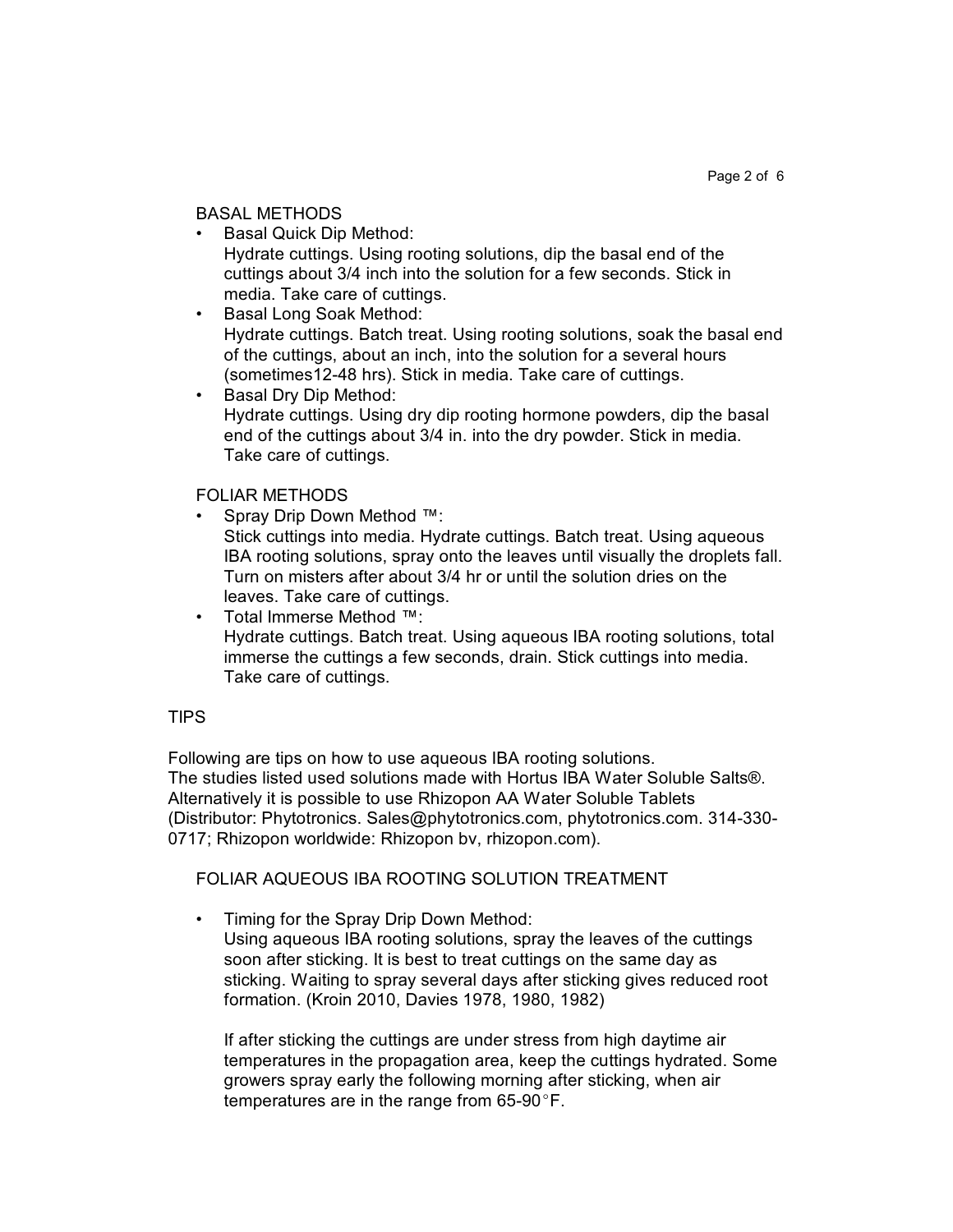• Aqueous vs. alcohol-based IBA solutions: Studies found using the Spray Drip Down Method it was found that alcohol in the IBA rooting solution caused cutting fatality (Kroin 2011). This is likely due to alcohol solutions dehydrating cells. Alcohol-based solutions if used by Quick Dip can cause what growers call 'alcohol burns' with subsequent cutting failure.

For foliar methods only use aqueous IBA rooting solutions.

• Spray Drip Down Method treatment in warm vs. cold temperature: Studies compared the Spray Drip Down Method using aqueous IBA rooting solutions with solution and cutting temperatures at  $45^{\circ}$ F and 78°F. For cuttings treated and maintained at  $45^{\circ}$ F for 2 hrs, then brought to 78 $\degree$ F, had fatality. For cuttings treated and maintained at 78 $\degree$ F had improved root formation as compared with  $78^{\circ}$ F control cuttings (Kroin 2011).

It is best to do foliar methods when the cutting and solution temperatures are nominally in the range from  $65-90^{\circ}$ F.

• For hard-to-root cuttings and un-seasonal rooting, comparison of the Basal Long Soak Method with the Total Immerse Method: The Basal Long Soak Method successfully roots cuttings of many kinds (Thimann 1950). Rooting studies were performed on Buxus sinensis cuttings in May. It is not the usual time to propagate these cuttings. Cuttings treated by Basal Long Soak Method had more roots then those treated by the Total Immerse Method. Basal Long Soak treated cuttings had more fine roots than any other cuttings. Total Immerse cuttings had more roots than un-treated control cuttings (Kroin 2011).

Since the Basal Long Soak Method allows slow absorption in the plant's vascular system, it may be an effective method when other ways are not successful.

- Wetting agents are not needed in foliar applied aqueous IBA rooting solutions: Spray Drip Down Method studies found wetting agents added to the aqueous IBA rooting solution had no noticeable difference in rooting compared with solutions at the same IBA concentration that had no added wetting agent (Kroin 2011).
- Foliar rates are low: When doing foliar method trials, use low rates of aqueous IBA rooting solutions.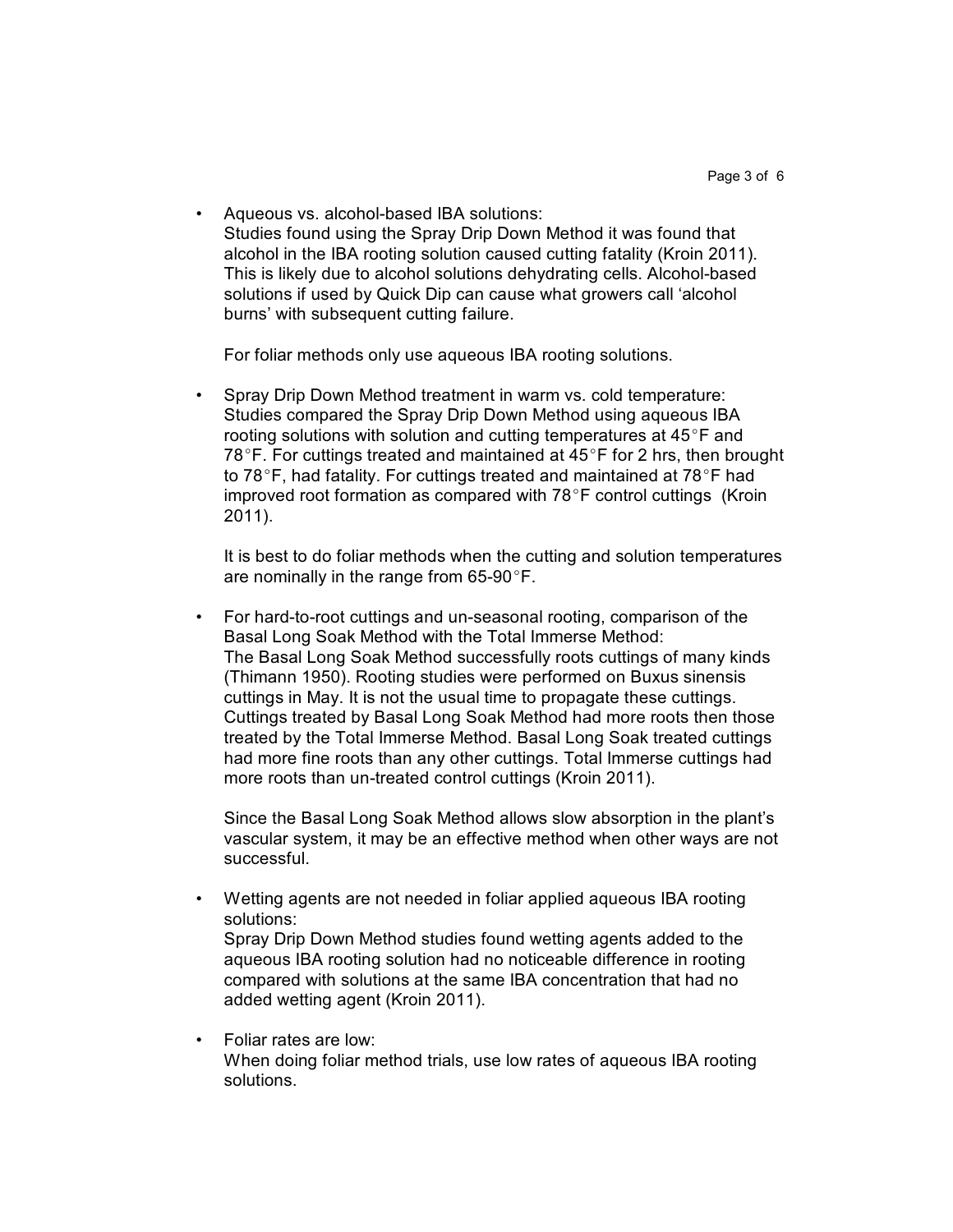Typical trial rates for foliar methods:

- Annual plants: 50-250 ppm IBA.
- Perennials and woody plants: 250, 500, 1000, 1500 ppm IBA, where 1000 ppm is often the selected rate.
- Rates above 1500 ppm are rarely needed.
- Treatment area:

Using the Spray Drip Down Method, one gallon can treat an area of 175- 225 square foot of plants (for growth stimulation) or cuttings (for propagation).

### **MISTERS**

• When using the Spray Drip Down Method, after sticking, keep the cuttings well hydrated. Turn off misters. Spray Treat. After a treatment wait about 45 min. or until the spray solution dries then restore misting

### AQUEOUS IBA ROOTING SOLUTIONS

- Aqueous IBA rooting solutions can and are used by many applications where IBA and K-IBA are specified, usually without regard to prior use of alcohol based solutions.
- Conversion from technical IBA to Hortus IBA Water Soluble Salts or Rhizopon AA Water Soluble Tablets:

Many articles relating to plant propagation and growing specify use of IBA or K-IBA rooting solutions. In most cases, aqueous IBA can be used. To make aqueous IBA rooting solutions, growers use Hortus IBA Water Soluble Salts or Rhizopon AA Water Soluble Tablets. They are US EPA registered for use. In rooting solution, they are as-if made with K-IBA. Note: Under the federal law FIFRA, the US EPA prohibits use of unregistered end-use technical grade IBA and K-IBA for plant growing.

When converting rates from 'technical' IBA or K-IBA, my advice to growers is to trial Hortus IBA Water Soluble Salts or the Tablets about 10% lower rate than technical. Reasons may be 'technical' products may not be labeled as true assay, or, the Salts and Tablets have enhanced activity due to formulation.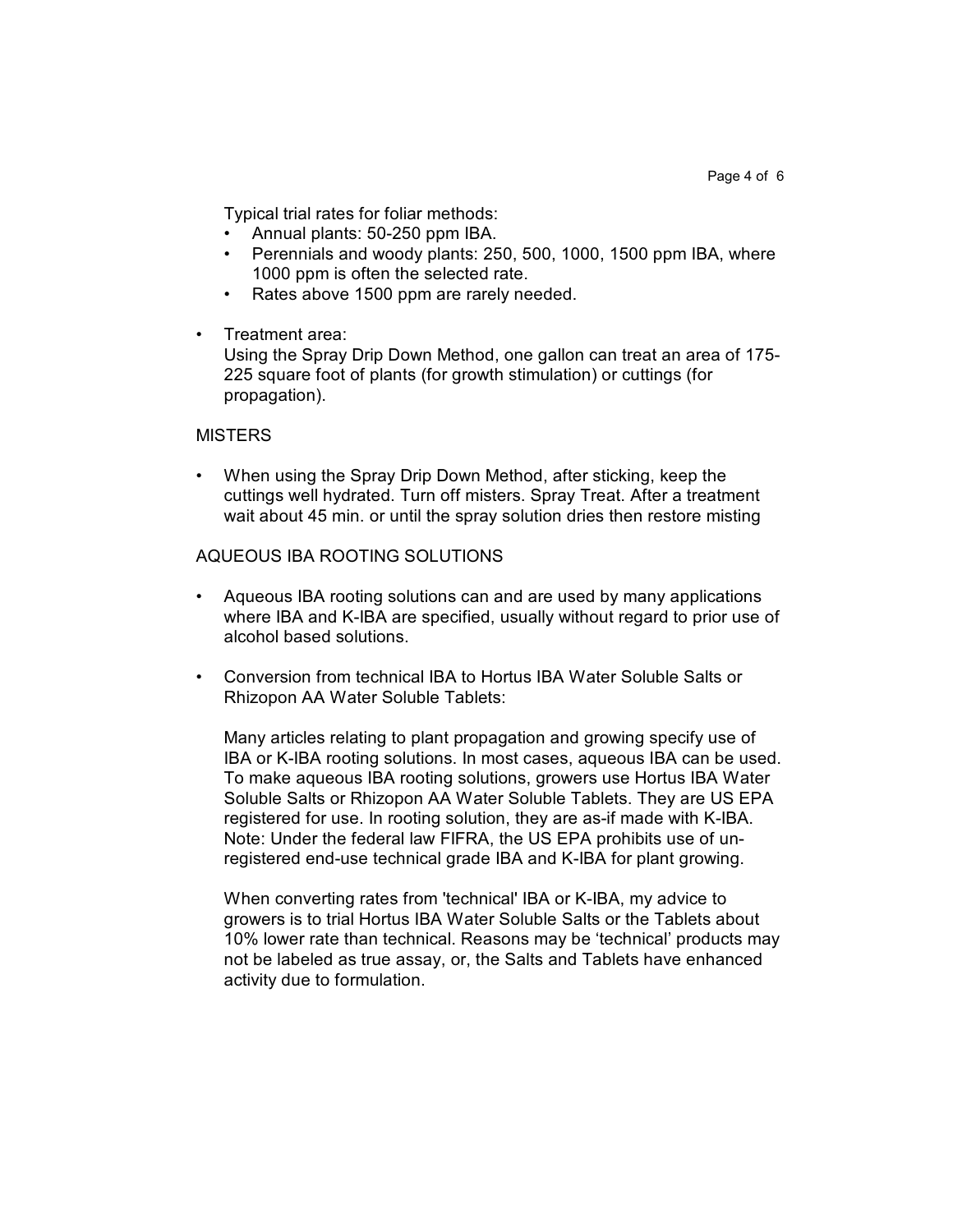Make stock solutions:

Making concentrated Hortus IBA Water Soluble Salts aqueous IBA stock solutions avoids the need to measure the salt powder often. Solutions can be made to over 100,000 ppm IBA. Make a solution in multiples of the number of grams per unit volume, mark the side of the container into that number of multiples. When making a working solution, decant the stock solution to the appropriate mark and pour it into the working tank. Then, add water to the working to bring to the required volume.

• Quality of water and temperature to make solutions: Use clean water to make aqueous IBA rooting solutions with Hortus IBA Water Soluble Salts or Rhizopon AA Water Soluble Tablets. Hard water may cause some precipitation. Demineralized water is best. Do not use pond water; it likely contains biological components that will breakdown the IBA.

Hortus IBA Water Soluble Salts or Rhizopon AA Water Soluble Tablets easily dissolve in water at 65-95 $\degree$ F. They dissolve most easily at the higher range of temperatures.

• Dispose of solutions dipped with plant material: The foliar Total Immerse, basal Quick Dip and Basal Long Soak Methods require plants to be dipped into the working solution. Avoid pathogen cross contamination by disposing of the solution between lots.

#### SECONDARY AQUEOUS IBA ROOTING SOLUTION APPLICATIONS

• The Spray Drip Down Method is useful for secondary applications to cuttings that are already stuck and had been untreated or treated by any method, either basal of foliar. Uses are to level crops, induce new root formation and improve root mass. Spray the aqueous IBA rooting solution on the cuttings at the same rate as the original useful rate or lower.

Typical trial rates for secondary applications:

- Annual plants: 50-200 ppm IBA.
- Perennials and woody plants: 250-500 ppm IBA

### TREATING TISSUE CULTURE PLANTLETS

• Tissue culture plantlets do not have stomata, therefore, foliar application is not appropriate. Before planting, Total Immerse the plantlets in the aqueous IBA rooting solution for a few seconds.

Typical trial rates for tissue culture transplants: 50-200 ppm IBA.